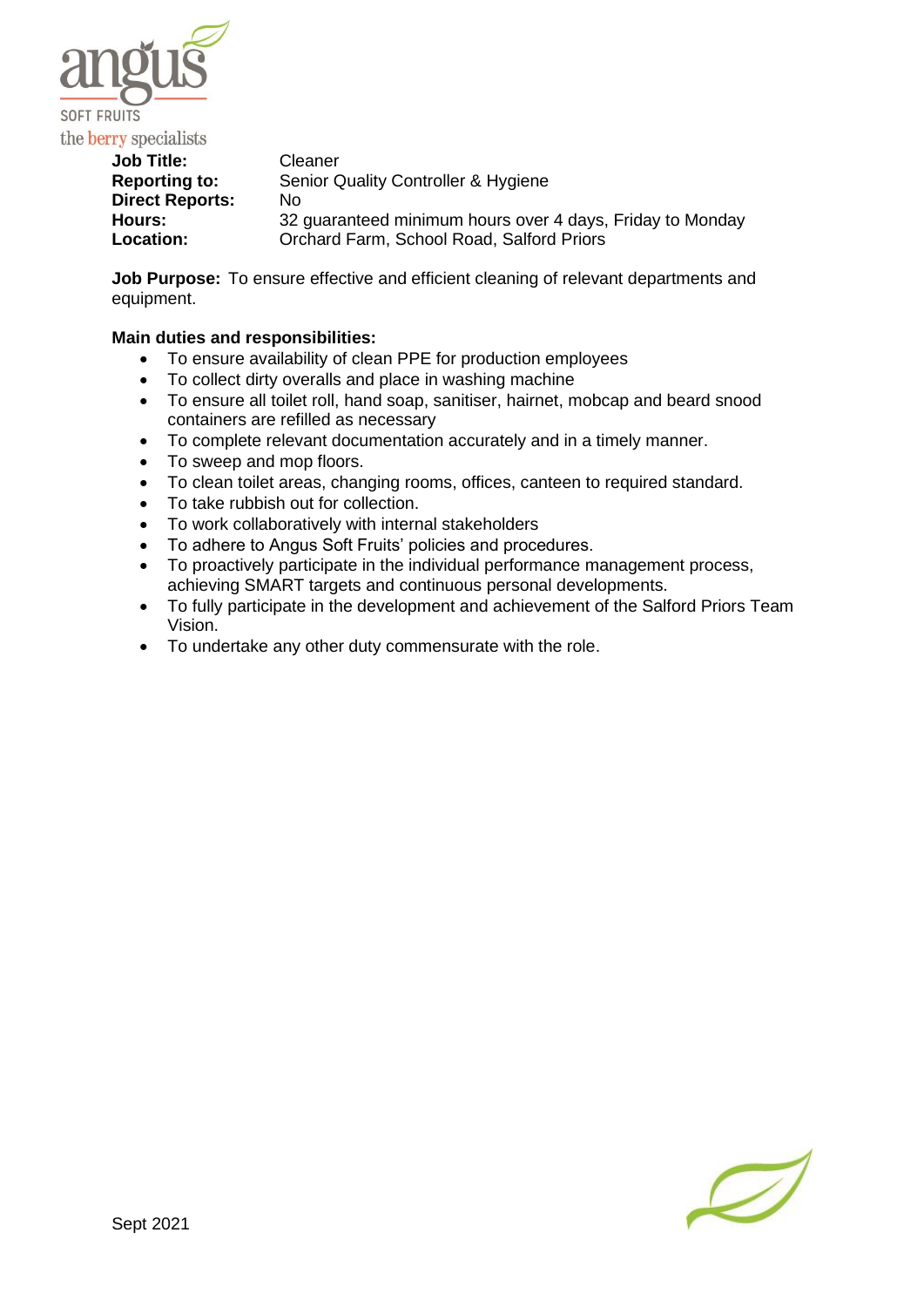

# **Person Specification**

|                                       | <b>Essential</b>          | <b>Desirable</b> | Assessed              |
|---------------------------------------|---------------------------|------------------|-----------------------|
| <b>Education/Qualifications</b>       |                           |                  |                       |
| Minimum GCSE grade A- C or            |                           | X                | Application           |
| equivalent in maths and English.      |                           |                  |                       |
| <b>Experience</b>                     |                           |                  |                       |
| Proven cleaning experience            | X                         |                  | Application/Interview |
| <b>Skills</b>                         |                           |                  |                       |
| Effective verbal and written          | X                         |                  | Application/          |
| communication skills                  |                           |                  | Interview/Test        |
| Ability to develop and maintain       | X                         |                  | Application/Interview |
| effective internal stakeholder        |                           |                  |                       |
| relationships.                        |                           |                  |                       |
| Attention to detail and accuracy      | X                         |                  | Application/Interview |
| Ability to use initiative and work as | $\boldsymbol{\mathsf{X}}$ |                  | Application/Interview |
| part of a team                        |                           |                  |                       |
| Ability to embed and live ASF         | X                         |                  | Application/Interview |
| Values                                |                           |                  |                       |

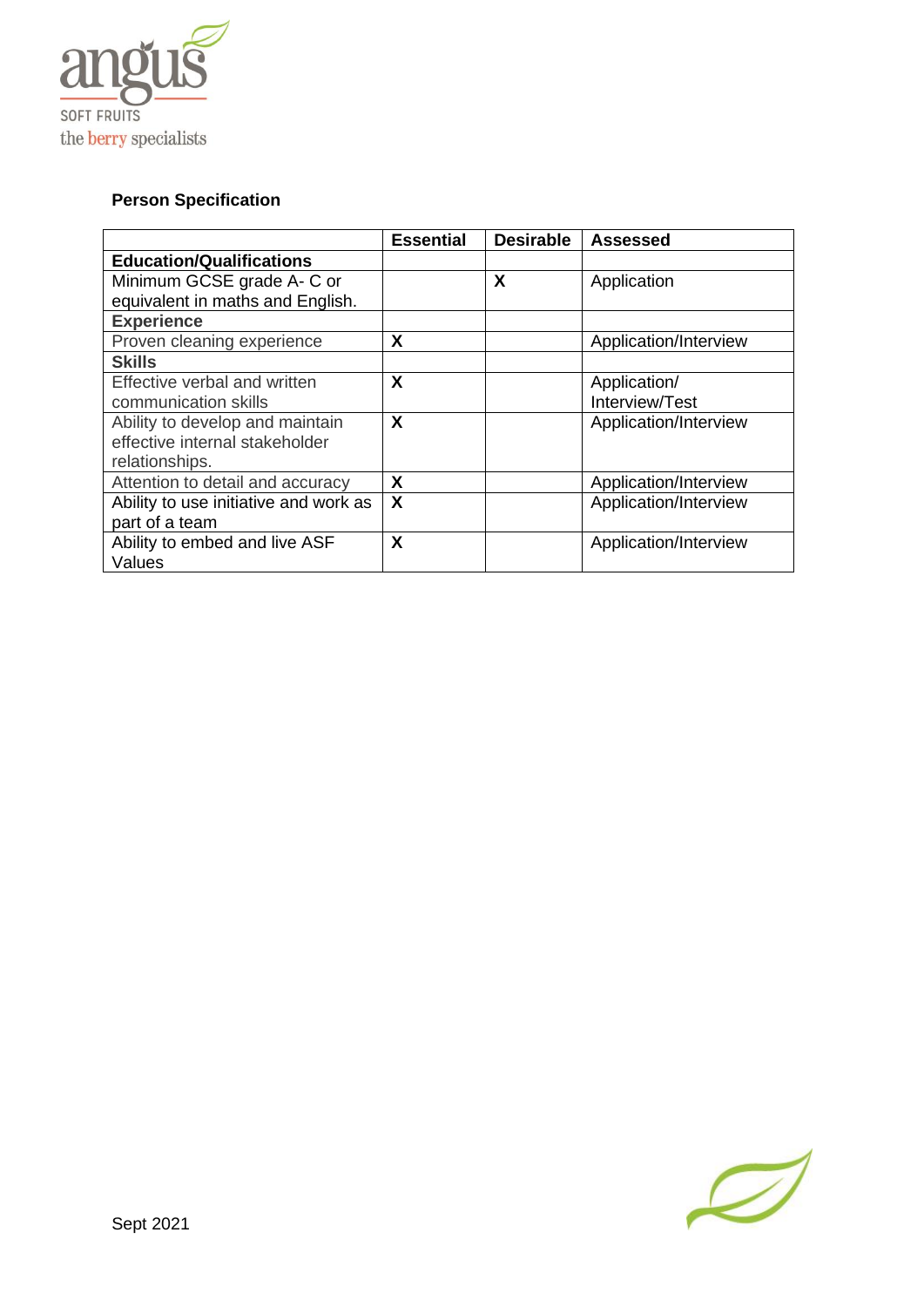

## **Angus Soft Fruits Company Values and Behaviours**

## **Integrity – we do the right thing; we meet industry standards**

- Demonstrates an honest, ethical and authentic approach
- Honours agreements and so forms reliable, long term relationships
- Remains polite, courteous and respectful at all times
- Gives and receives objective, constructive feedback
- Trusts the team to deliver results
- Has an open and honest conversation to improve performance when necessary

#### **Exceed – we over deliver**

- Sets clear SMART targets and priorities
- Explores opportunities to exploit ASF points of difference
- Ensures colleagues have personal development plans
- Works with customers and colleagues to solve challenges
- Takes a positive approach and focuses on being the best

## **Efficient – as experts we continuously seek to improve our supply chain processes and costs**

- Is organised and does the right thing at the right time
- Communicates clearly and concisely
- Looks to simplify work and make things more efficient
- Keeps commitments made to colleagues and customers
- Avoids unnecessary waste and costs to improve profitability
- Prepares well for meetings, manages the agenda and follows up on actions

#### **Innovate – we develop new varieties and other creative approaches**

- Encourages new ideas
- Challenges the status quo
- Understands our market place; customers and consumers
- Encourages people to take a wider view eg by shadowing colleagues in other parts of the business
- Is brave to try new ways of working
- Finds ways to promote the products as part of a healthy lifestyle

## **Collaborate – we work closely with colleagues, customers and suppliers to build long term relationships**

- Treats people like people rather than costs
- Builds meaningful, supportive relationships
- Ensures everyone has clear roles and responsibilities
- Listens and uses appropriate words and body language
- Is positive, motivational and enthusiastic; a good role model
- Presents solutions to problems and challenges
- Works together as One Team to achieve results
- Praises and celebrates successes